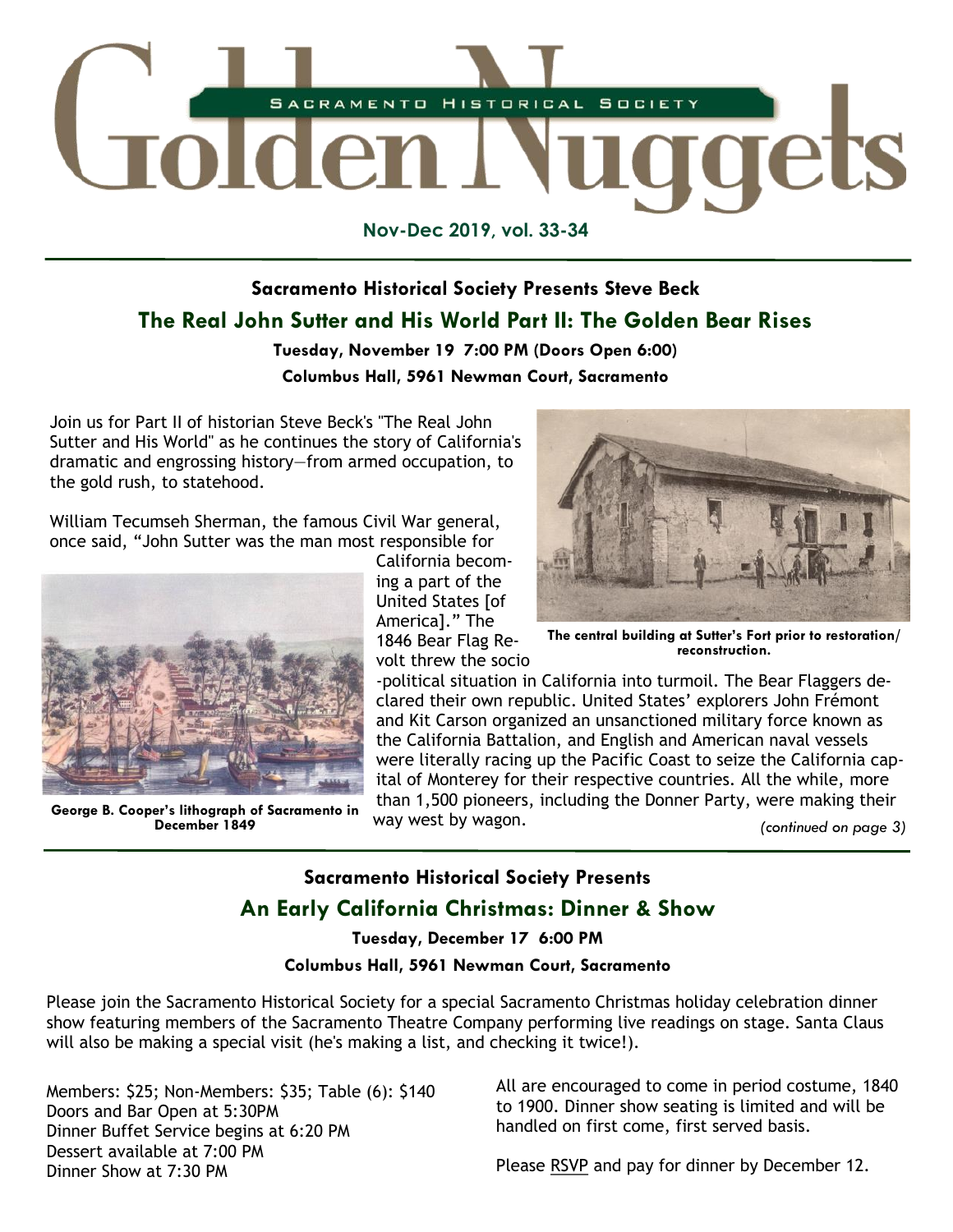# **Gold Rush Medicine**

## **by Dr. Bob LaPerriere**

Dr. Bob LaPerriere spoke before a packed house at the October SHS monthly program. We thought our readers might appreciate a short excerpt from that provocative, and evocative, presentation:

The trek to California often involved "seeing the elephant" or "treading the elephant's tail," both expressions meaning one had gained experience by undergoing hardship. It was estimated the overall mortality of those heading west was 6 percent. The most common medical problems of the immigrants included gastrointestinal illness...not unexpected when you think about their drinking water: "A puddle where…green on top and…muddy…which the pioneers drank with considerable relish by shutting their eyes and holding their breath."

Another major problem en route was scurvy or vitamin C deficiency that claimed numerous lives. So too did broken bones—a fracture penetrated the skin, the mortality rate was about 100 percent due to infection. The need for amputation, the most common surgery, was frequent, and half of patients were saved by amputation.

These emigrants were coming to a land described as one of the "most healthful territories on the continent with a climate unrivaled in purity and equabil-



ity. Nor is sickness, that scourge of humanity, here to harass and hinder us in our pursuits." They did not realize that, within a few short months, gold rush immigration would produce a collecting point of health tragedy not to be equaled any other place in the world. As

**Ocular prostheses, or artificial eyes, have been used for thousands of years.**

the population of Sacramento jumped from 2,000 to 10,000, 250,000 people poured into California. The emigrants exceeded the facilities. It was said that death was not a stranger…one-fifth found graves within their first six months after arrival.

During the gold rush the population of Sacramento was approximately 8,000, with about 50 doctors in the recently formed Medical Chirurgical Association. It was stated that "The physicians...did noble work. No danger appalled them." Sanitation was a luxury. The floods of January 1850 brought typhoid, encephalitis, diarrhea, malnutrition and other disorders, complicated by the arrival later that year of cholera.

On October 18,1850, a ship, the "New World", arrived on the Sacramento waterfront carrying news of

> **DIGITALIN STRYCHNINE**

California's statehood. It also carried bad news—sparked by an emigrant from the boat, dying of cholera. With no sanitation or clean drinking water and mounds of garbage, human and animal waste, and dead animals—the stage was set for an epidemic. At the worst, more than 40 deaths in 24 hours occurred. Within 18 days about 1,000 died, an estimated 15 percent of

the population. The fatality rate approached 50 percent, and often death occurred within 24 hours.

*"*The rapid spreading of the epidemic gave to the physicians no rest day or night...they were fall-

ing like the foremost soldiers of a desperate charge and…seventeen of their number were deposited in Sandhill cemetery. And yet not one educated physician turned his back upon the city…"

Such tragedy stimulated physicians to band together. Four local medical societies started between 1850 and 1868; the only survivor being the Sacramento Society for Medical Improvement, later the Sacramento El Dorado Medical Society and currently the Sierra Sacramento Valley Medical Society (SSVMS), in continuous operation for 151 years.

**To showcase the last century and a half, SSVMS has a Museum of Medical History that is open to the public, free, Mon-Fri 9am-4pm, except for holidays.** 

**[www.ssvms.org/museum](http://www.ssvms.org/museum.aspx)**

**Early, easily purchased medicines boasted ingredients we find shocking today, such as strychinine and morphine**

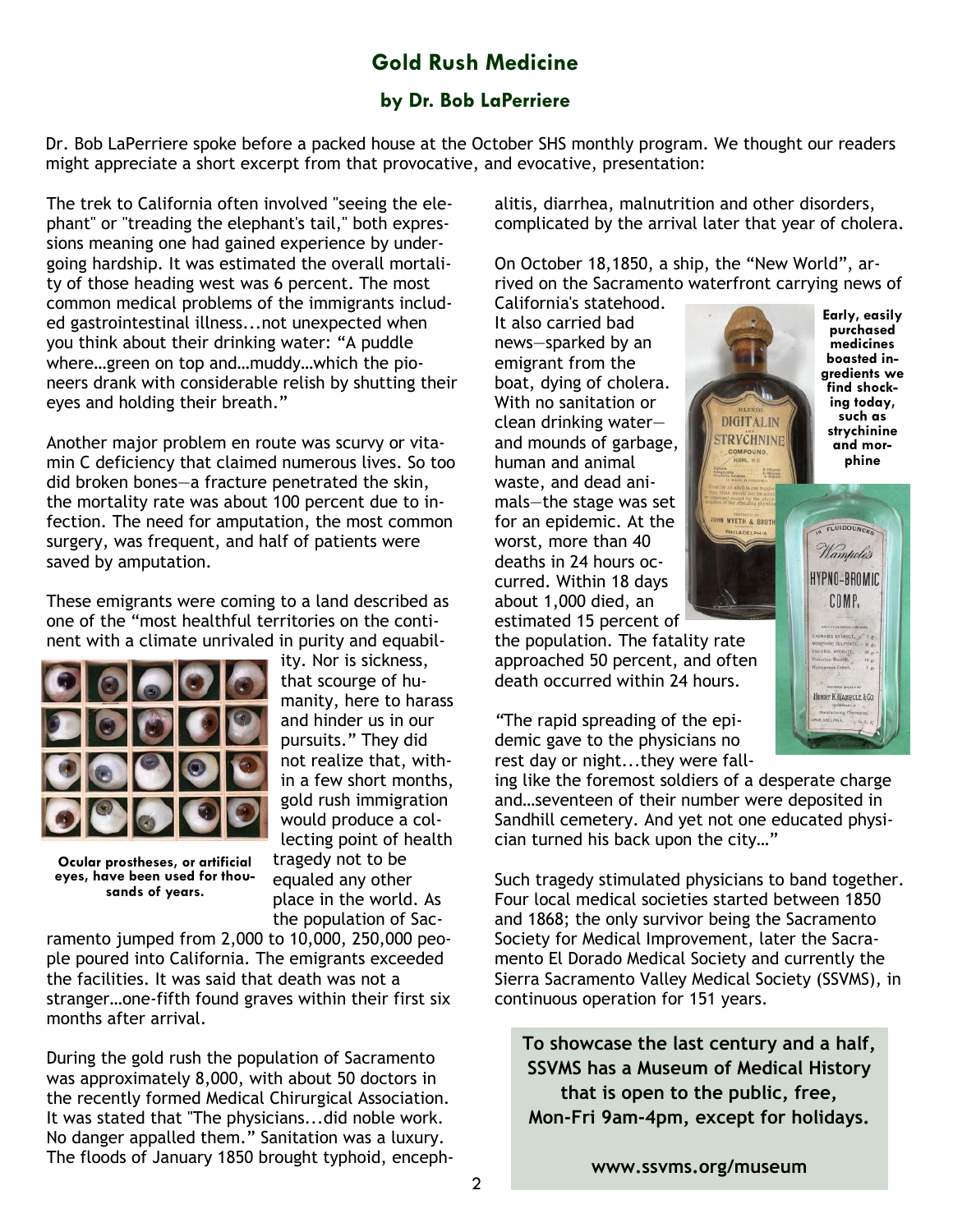# **An End-of-Year Message from the SHS President**

#### Dear Friends,

Thank you for belonging to the Sacramento Historical Society. Your interest in Sacramento's legacy is making the Society more vibrant every day.

The Board's priorities, based on your input, have been to present exciting, informative programs and improve the meeting venue. Many of you know Steve Beck, long time manager at Sutter's Fort and one of the most knowledgeable people about early California History. Steve has joined the Board and is chair of our Programs Committee. With his extensive network of contacts, Steve is the ideal person for this important job, and is working hard to put on a slate of ten programs this coming year. One of our programs will mark the 100th anniversary of the passage of the 19th Amendment, constitutionally guaranteeing women's right to vote. And we are also pleased to announce "An evening with Stan Atkinson," the legendary KCRA-TV Channel 3 anchorman, who will share his insights from covering more than 30 years of the news that shaped Sacramento. We will be announcing the full program schedule before the first of the year. Speaking of presentations, we have upgraded the audio and visual equipment in the hall. A new projector and audio system are already in place, and we continue to explore ways to bring the programs alive. Many thanks to Gregg Lukenbill and Vice President Morris Lum who have worked tirelessly on these issues. The addition of a lounge with television monitors, tables and chairs and a bar with a selection of beer and wine have added a new dimension to the programs.

SHS membership now stands at more than 400, the highest membership has been in many years. In order to keep the momentum going, the Board recently formed a Marketing and Membership Committee. Members are Christina Richter, Bill George, Morris Lum, Gregg Lukenbill, and Darcel Harris. We are forming plans now to find events and opportunities to attract new members. You can help by spreading the word about the Society, and encouraging friends and family to join. People are even giving memberships as gifts! If you have ideas on how we can increase members, again please let us know. The

Committee is also putting together a sponsorship plan to attract businesses and groups interested in supporting Sacramento history.

The Board is pleased at the response to our tour of the McClatchy and Joan Didion November tours. This is an indication that our members are looking for opportunities to visit historic spots in Sacramento and northern California. As a group, we can exercise buying power and offer low-cost, quality trips. Again, we welcome your ideas on places to visit and things to do!

The Society is in a strong financial position. We have a savings account drawing interest, and monthly revenues are consistently growing and exceeding monthly expenses. Our mission statement is to "preserve the heritage of the Sacramento region, to act as a resource for inquiries regarding local area history, and to promote a greater awareness of Sacramento's regional and national history."

Sacramento's legacy is worth promoting and bringing to national and international audiences. Google "America's most historic cities." We are nowhere in the top 20! A quick reminder, we are the home of the first transcontinental railroad, the Pony Express, Sutter's Fort, the gold rush, the Western migration, California's capital and many other notable events. The Society can do a great deal in telling the stories and spreading the history of our wonderful city, and seeing if we can land a spot on the list of top historic cities.

We have openings on the Board, as well as opportunities to volunteer. Please contact us on the SHS [website](https://www.sachistoricalsociety.org/contact-us) or call me at 916-899-9871.

Finally, we bid adieu to Jenan Saunders, newsletter editor for the past few years, and welcomes Veronica Dempsey to the helm. Thank you, Jenan, and we hope to see you at programs in the future.

Happy Holidays to you and yours, and we look forward to an exciting 2020!

*Bill George, President*

## *The Real John Sutter and His World Part II: The Golden Bear Rises (continued from page 1)*

In the center of the confusion stood the Swiss/German entrepreneur, Mexican citizen, and American sympathizer, John Sutter, his Fort, and the settlement of New Helvetia. The Mexican-American War brought thousands of American emigrants to California. These reluctant transplants needed property, homes, food, jobs, and manufactured goods. Sutter's industries thrived, and gold was discovered at his sawmill.

Viewing historic pictures, follow California through war, a Gold Rush, the birth of Sacramento City, and the creation of a new State. Learn how these dramatic events affected the politics, the economy, the land, and the people, especially John Sutter, as the Golden Bear rose to greatness. Be sure to [RSVP](https://www.sachistoricalsociety.org/events-1/the-real-john-sutter-and-his-world-part-ii-the-golden-bear-rises) for this event.